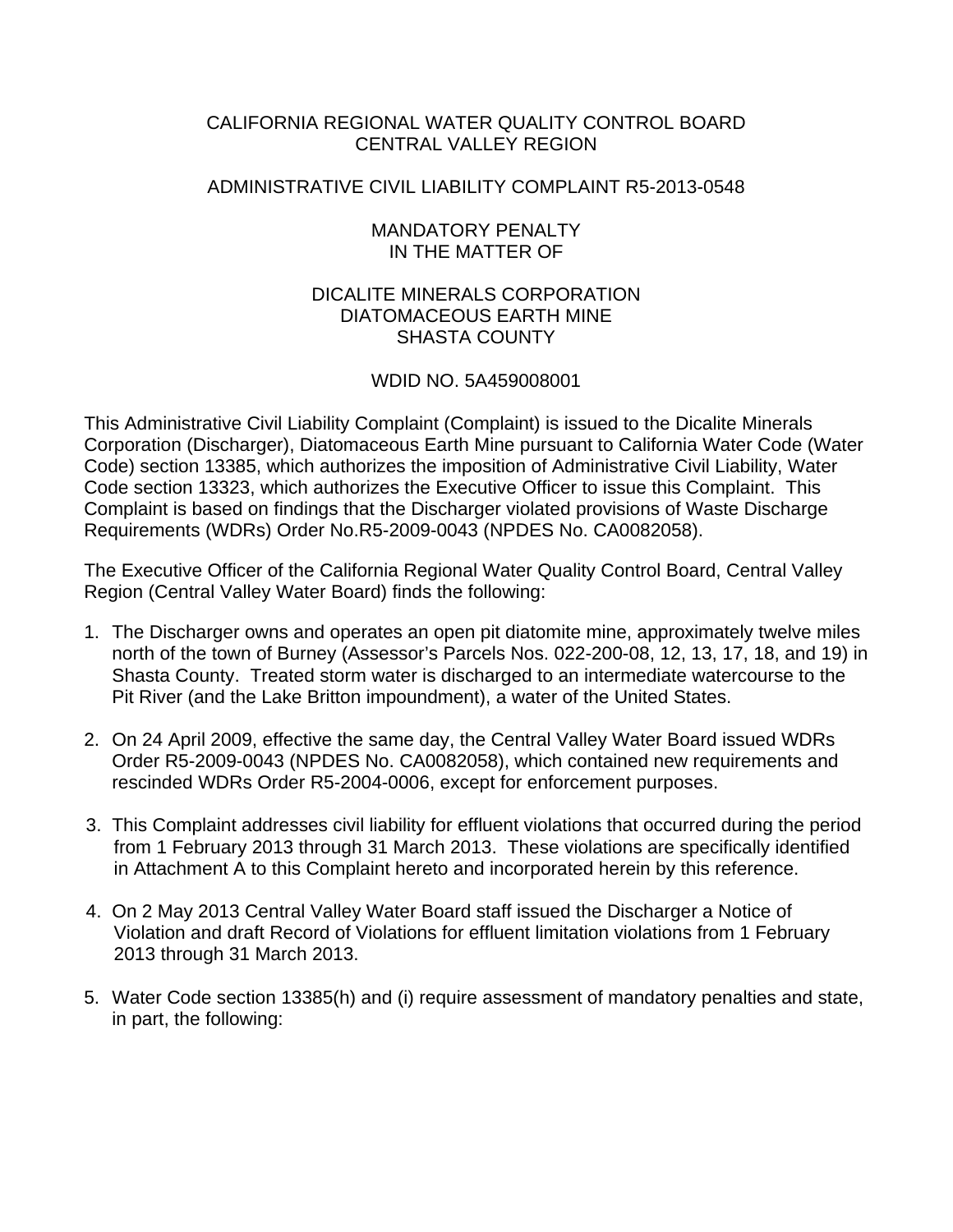#### Water Code section 13385(h)(1) states:

Notwithstanding any other provision of this division, and except as provided in subdivisions (j), (k), and (l), a mandatory minimum penalty of three thousand dollars (\$3,000) shall be assessed for each serious violation.

Water Code section 13385 (h)(2) states,

For the purposes of this section, a 'serious violation' means any waste discharge that violates the effluent limitations contained in the applicable waste discharge requirements for a Group II pollutant, as specified in Appendix A to Section 123.45 of Title 40 of the Code of Federal Regulations, by 20 percent or more or for a Group I pollutant, as specified in Appendix A to Section 123.45 of Title 40 of the Code of Federal Regulations, by 40 percent or more.

#### Water Code section 13385(i)(1) states

Notwithstanding any other provisions of this division, and except as provided in subdivisions (j), (k), and (l), a mandatory minimum penalty of three thousand dollars (\$3,000) shall be assessed for each violation whenever the person does any of the following four or more times in any period of six consecutive months, except that the requirements to assess the mandatory minimum penalty shall not be applicable to the first three violations.

- a) violates a waste discharge requirement effluent limitation;
- b) fails to file a report pursuant to California Water Code section 13260;
- c) files an incomplete report pursuant to California Water Code section 13260; or
- d) violates a toxicity effluent limitation contained in the applicable waste discharge pollutant-specific effluent limitations for toxic pollutants.
- 6. Water Code section 13323 states, in part:

Any executive officer of a regional board may issue a complaint to any person on whom administrative civil liability may be imposed pursuant to this article. The complaint shall allege the act or failure to act that constitutes a violation of law, the provision authorizing civil liability to be imposed pursuant to this article, and the proposed civil liability.

- 7. WDRs Order R5-2009-0043 includes, Effluent Limitations IV.A.1. states, in part:
	- a. The Discharger shall maintain compliance with the following effluent limitations at Discharge Point D-001 and Discharge Point D-002, with compliance measured at Monitoring Location EFF-001 and Monitoring Location EFF-002, respectively, as described in the attached MRP (Attachment E):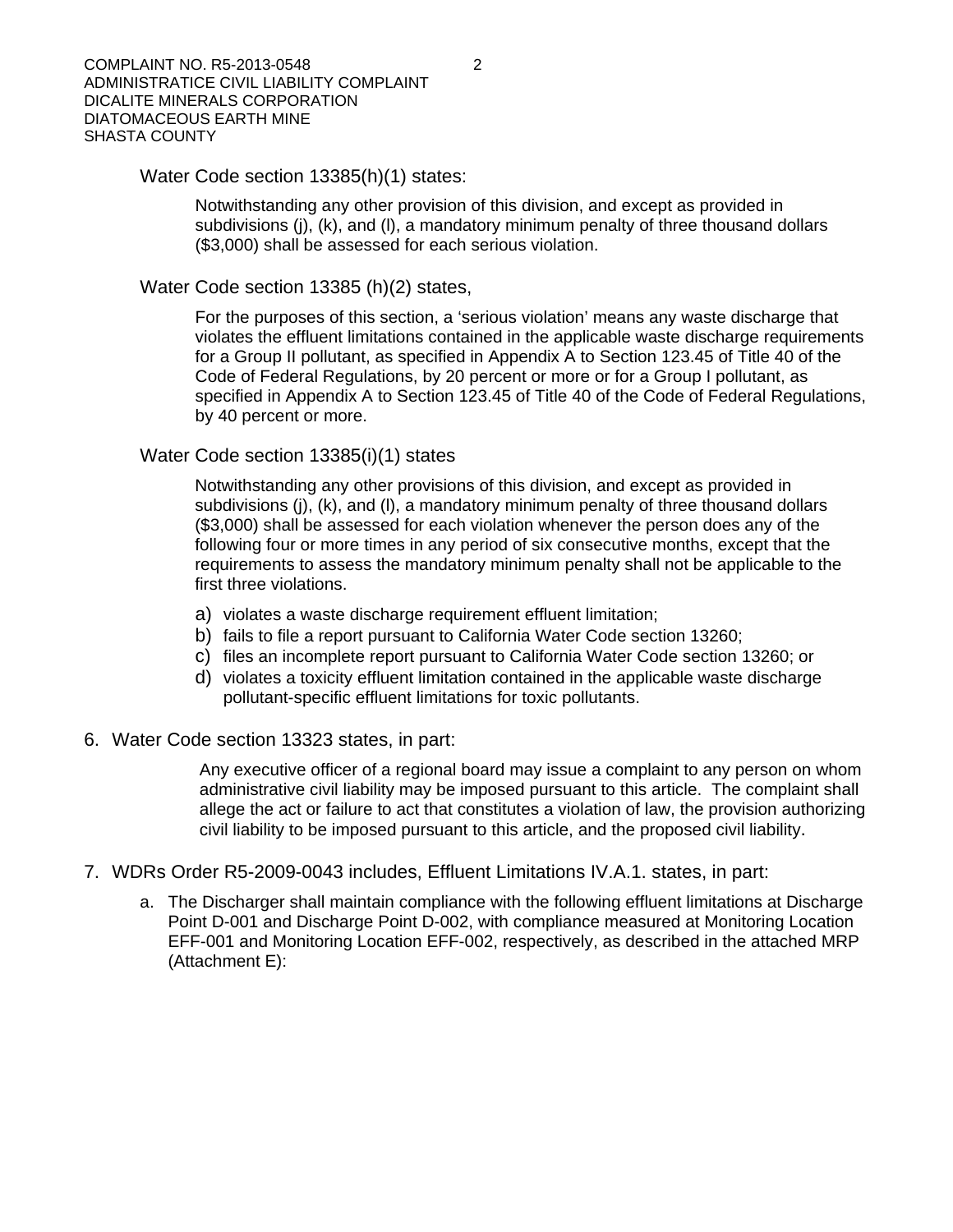|                               |              | <b>Effluent Limitations</b>     |                                |                                        |                                        |  |  |
|-------------------------------|--------------|---------------------------------|--------------------------------|----------------------------------------|----------------------------------------|--|--|
| <b>Parameter</b>              | <b>Units</b> | Average<br>Monthly <sup>2</sup> | <b>Maximum</b><br><b>Daily</b> | <b>Instantaneous</b><br><b>Minimum</b> | <b>Instantaneous</b><br><b>Maximum</b> |  |  |
| <b>Total Suspended Solids</b> | mg/L         |                                 | 50                             |                                        |                                        |  |  |
| Settleable Solids             | mL/L         | 0.1                             | 0.2                            |                                        |                                        |  |  |
| Zinc total recoverable        | ug/L         | 10.8                            | 22.3                           |                                        |                                        |  |  |
| $pH^1$                        | pН<br>units  |                                 |                                | 6.0                                    | $9.0^1$                                |  |  |

**Table 6. Final Effluent Limitations Discharge Points D-001 and D-002.** 

(1) Except for discharges associated with a 10-year 24-hour rainfall event, or greater.

(2) For calculating Monthly Averages, use Zero for Non-Detects (<0.1).

- 8. According to the Discharger's self-monitoring reports, the Discharger committed two (2) serious Group II violations of the above effluent limitations contained in WDR Order No. R5-2009-0043, as shown in Attachment A. These violations are defined as serious because measured concentrations of Group II constituents exceeded maximum prescribed levels in the WDRs by 20 percent or more. The mandatory minimum penalty for these serious violations is three thousand dollars (\$3,000) per violation, which equals **six thousand dollars (\$6,000)**.
- 9. The total amount of the mandatory penalties assessed for the alleged effluent violations is **six thousand dollars (\$6,000)**. As stated herein, a detailed list of the alleged effluent violations is included in Attachment A. The Complaint addresses administrative civil liability for violations that are specifically identified in Attachment A as subject to mandatory minimum penalties.
- 10. Issuance of this Administrative Civil Complaint to enforce CWC Division 7, Chapter 5.5 is exempt from provisions of the California Environmental Quality Act (Pub. Resources Code section 21000 et seq.), in accordance with California Code of Regulations, title 14, section 15321 subsection (a)(2).

## **DICALITE MINERALS CORPORATION, DIATOMASEOUS EARTH MINE IS HEREBY GIVEN NOTICE THAT:**

- 1. The Executive Officer of the Central Valley Water Board proposes that the Discharger be assessed an Administrative Civil Liability in the amount of **six thousand dollars (\$6,000)**.
- 2. A hearing on this matter will be conducted at the Central Valley Water Board meeting scheduled **on 5/6 December 2013**, unless either of the following occurs by **7 October 2013**:
	- a) The Discharger waives the hearing by completing the attached form (checking off the box next to Option #1) and returning it to the Central Valley Water Board, along with payment for the proposed civil liability of **six thousand dollars (\$6,000)**; or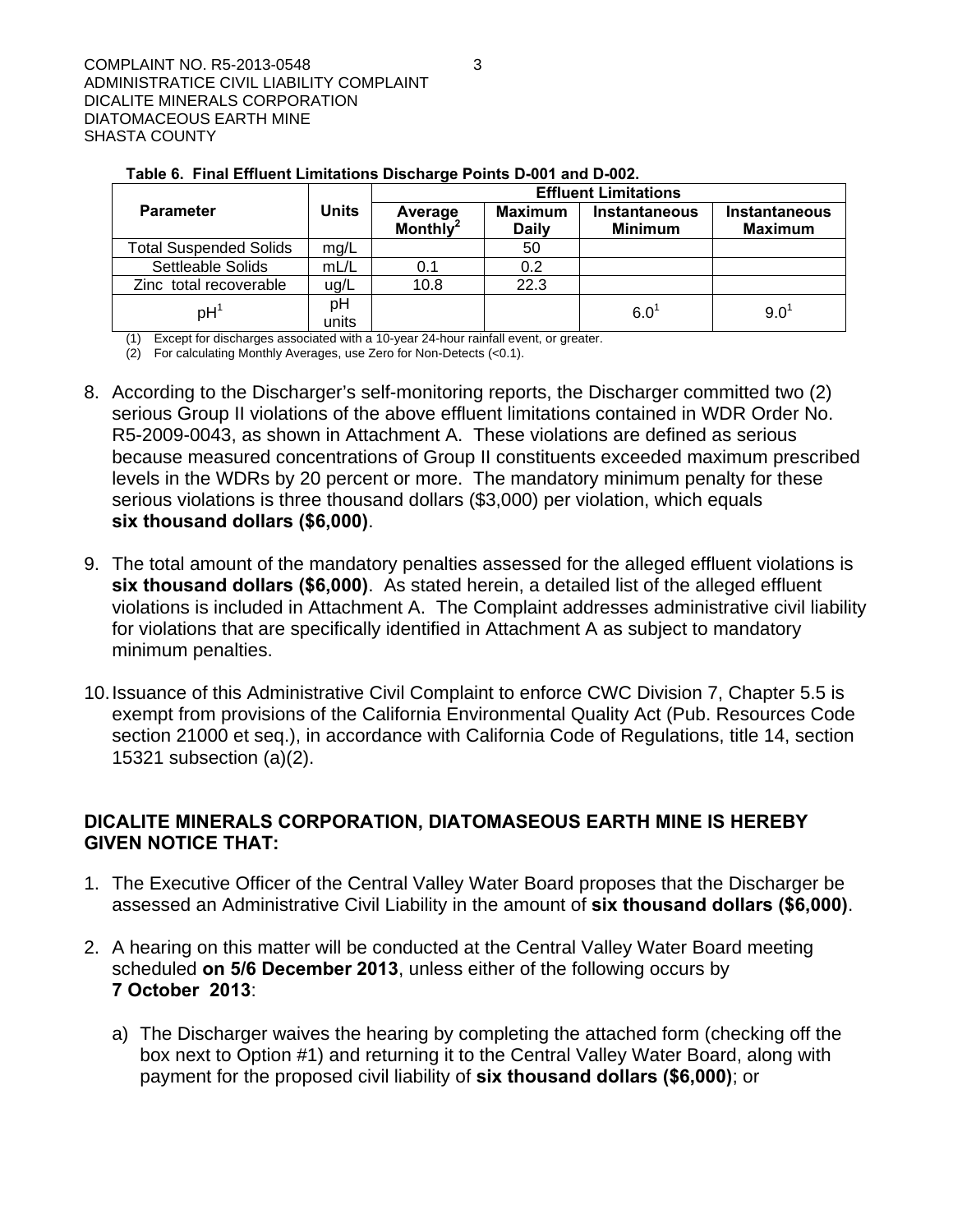- b) The Central Valley Water Board agrees to postpone any necessary hearing after the Discharger requests to engage in settlement discussions by checking off the box next to Option #2 on the attached form, and returns it to the Board along with a letter describing the issues to be discussed; or
- c) The Central Valley Water Board agrees to postpone any necessary hearing after the Discharger requests a delay by checking off the box next to Option #3 on the attached form, and returns it to the Board along with a letter describing the issues to be discussed.
- 3. If a hearing on this matter is conducted, the Central Valley Water Board will consider whether to affirm, reject, or modify the proposed Administrative Civil Liability, or whether to refer the matter to the Attorney General for recovery of judicial civil liability.
- 4. If this matter proceeds to hearing, the Executive Officer reserves the right to amend the proposed amount of civil liability to conform to the evidence presented, including but not limited to, increasing the proposed amount to account for the costs of enforcement (including staff, legal and expert witness costs) incurred after the date of the issuance of this Complaint through completion of the hearing.

**Signed by Clint Snyder for** PAMELA C. CREEDON, Executive Officer

6 September 2013

(date)

Attachment A: Record of Violations

U:\Clerical\North\DWarner\2013\R5-2013-0548 acl\_Dicalite\_ Minerals Corp.docx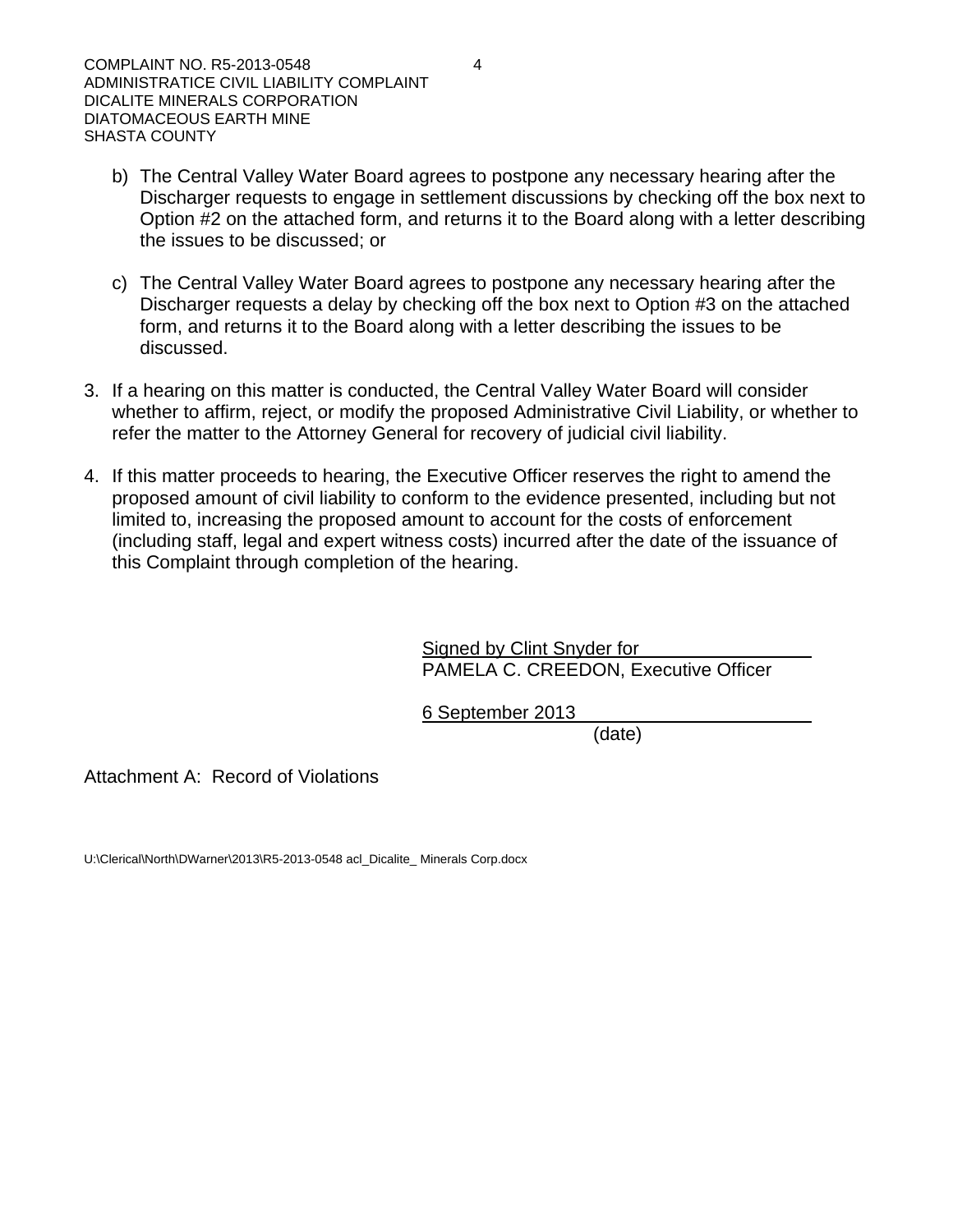#### **WAIVER FORM FOR ADMINISTRATIVE CIVIL LIABILITY COMPLAINT**

By signing this waiver, I affirm and acknowledge the following:

I am duly authorized to represent the Dicalite Minerals Corporation (Discharger) in connection with Administrative Civil Liability Complaint **R5-2013-0548 (**Complaint). I am informed that California Water Code section 13323, subdivision (b), states that, "a hearing before the regional board shall be conducted within 90 days after the party has been served. The person who has been issued a complaint may waive the right to a hearing."

#### **□** *(OPTION 1: Check here if the Discharger waives the hearing requirement and will pay in full.)*

- a. I hereby waive any right the Discharger may have to a hearing before the Central Valley Water Board.
- b. I certify that the Discharger will remit payment for the proposed civil liability in the full amount of **six thousand dollars (\$6,000)** by check that references "ACL Complaint **R5-2013-0548**" made payable to the *State Water Pollution Cleanup and Abatement Account*. Payment must be received by the Central Valley Water Board by **7 October 2013.**
- c. I understand the payment of the above amount constitutes a proposed settlement of the Complaint, and that any settlement will not become final until after a 30-day public notice and comment period. Should the Central Valley Water Board receive significant new information or comments during this comment period, the Central Valley Water Board's Executive Officer may withdraw the complaint, return payment, and issue a new complaint. I also understand that approval of the settlement will result in the Discharger having waived the right to contest the allegations in the Complaint and the imposition of civil liability.
- d. I understand that payment of the above amount is not a substitute for compliance with applicable laws and that continuing violations of the type alleged in the Complaint may subject the Discharger to further enforcement, including additional civil liability.
- **□** *(OPTION 2: Check here if the Discharger waives the 90-day hearing requirement in order to engage in settlement discussions***.)** I hereby waive any right the Discharger may have to a hearing before the Central Valley Water Board within 90 days after service of the complaint, but I reserve the ability to request a hearing in the future. I certify that the Discharger will promptly engage the Central Valley Water Board Prosecution Team in settlement discussions to attempt to resolve the outstanding violation(s). By checking this box, the Discharger requests that the Central Valley Water Board delay the hearing so that the Discharger and the Prosecution Team can discuss settlement. It remains within the discretion of the Central Valley Water Board to agree to delay the hearing. Any proposed settlement is subject to the conditions described above under "Option 1."
- **□** *(OPTION 3: Check here if the Discharger waives the 90-day hearing requirement in order to extend the hearing date and/or hearing deadlines. Attach a separate sheet with the amount of additional time requested and the rationale.)* I hereby waive any right the Discharger may have to a hearing before the Central Valley Water Board within 90 days after service of the complaint. By checking this box, the Discharger requests that the Central Valley Water Board delay the hearing and/or hearing deadlines so that the Discharger may have additional time to prepare for the hearing. It remains within the discretion of the Central Valley Water Board to approve the extension.

(Print Name and Title)

(Signature)

(Date)